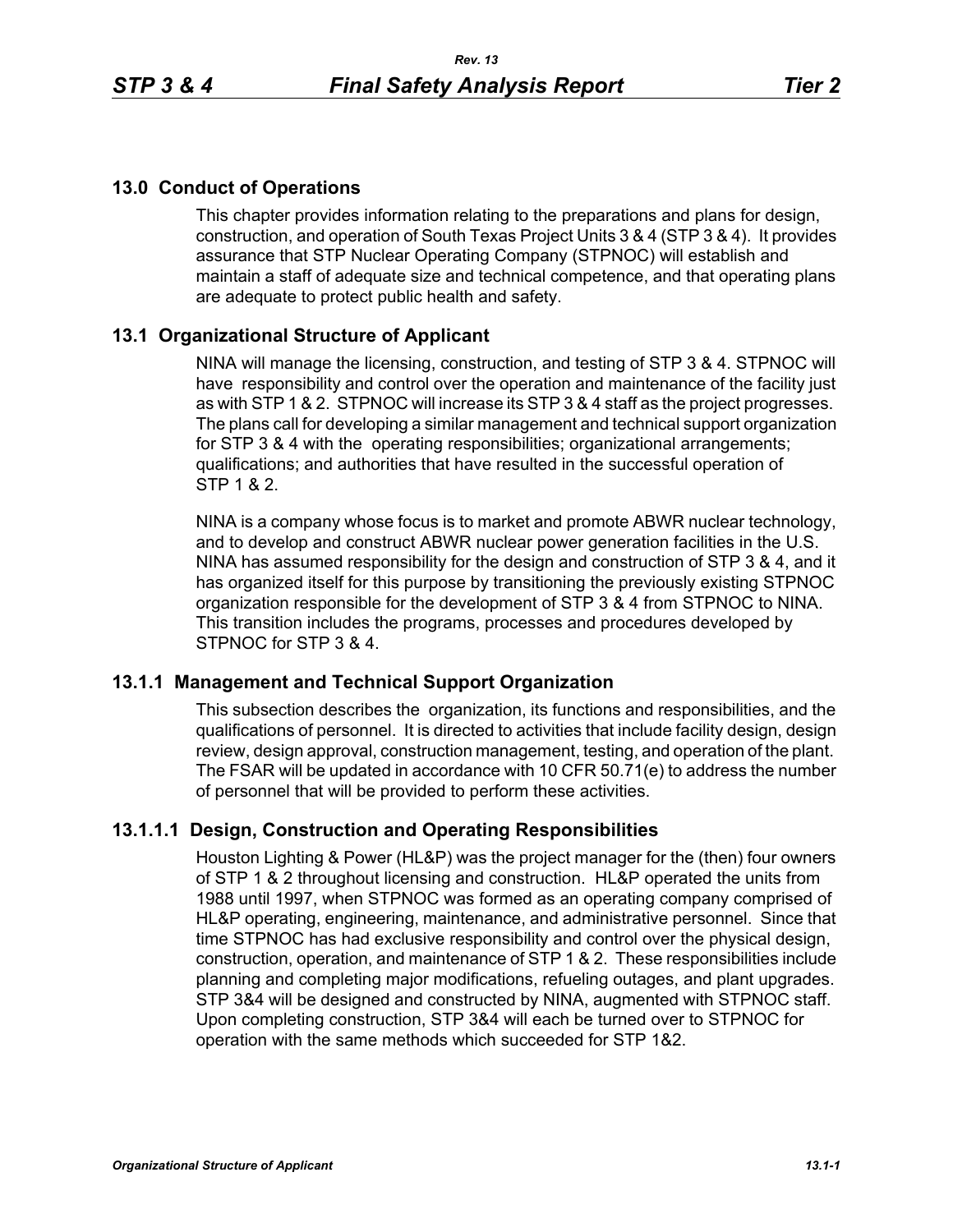# **13.1.1.1.1 Design and Construction Responsibilities**

## Principal Site-Related Engineering Studies

1. Meteorology

A preoperational meteorological program for STP 1 & 2 was established at the site in July 1973 to provide those meteorological factors that bear upon plant design, operation, and safety. Data collected through September 1977 was used for design and licensing purposes. The monitoring system continued to collect data until 1982, at which time it was shut down for upgrading to meet then current requirements.

In 1994, a major upgrade was made to enhance the reliability and maintainability of the data collection systems by replacing the monitoring and communication systems. The existing primary tower was replaced, and the existing equipment shelters were refurbished for the new computer monitoring and communication systems. New instrumentation was installed at the 60-meter, 10-meter, and ground level positions on the primary tower and at the 10-meter level on the backup tower.

In 2005, additional upgrades were made on both the primary and backup towers, including new sonic probes, computers, digital recorders, LCD color monitors, uninterruptible power supplies, and wireless Ethernet equipment. The backup propane generators were also replaced in 2005.

In late 2006, new dew point instruments were installed on the primary meteorological tower 10-meter and 60-meter levels to develop the relationship between dew point and elevation. This relationship will provide an understanding of the heat exchange efficiency of the forced-draft cooling towers to be used as the ultimate heat sinks for STP 3 & 4.

Bechtel Power Corporation (Bechtel) assessed the STP 1 & 2 meteorological data collection system for use with STP 3 & 4 in the following areas:

- The ability for the existing STP 1 & 2 system to provide data needed to adequately characterize the overall site vicinity meteorology for STP 3 & 4
- The completeness of the data set for preparing the STP 3 & 4 combined license application (COLA)
- **The need for additional instrumentation on the existing meteorological tower and** the use of regional representative data to supplement the existing data set.

In summary, meteorological data has been collected at the STP site from July 1973 to the present, an interval of more than 33 years. STPNOC understands very well and has substantial records of the meteorological conditions at the site with the exception of dew point data. Additional details about the meteorological program are presented in Subsection 2.3.3.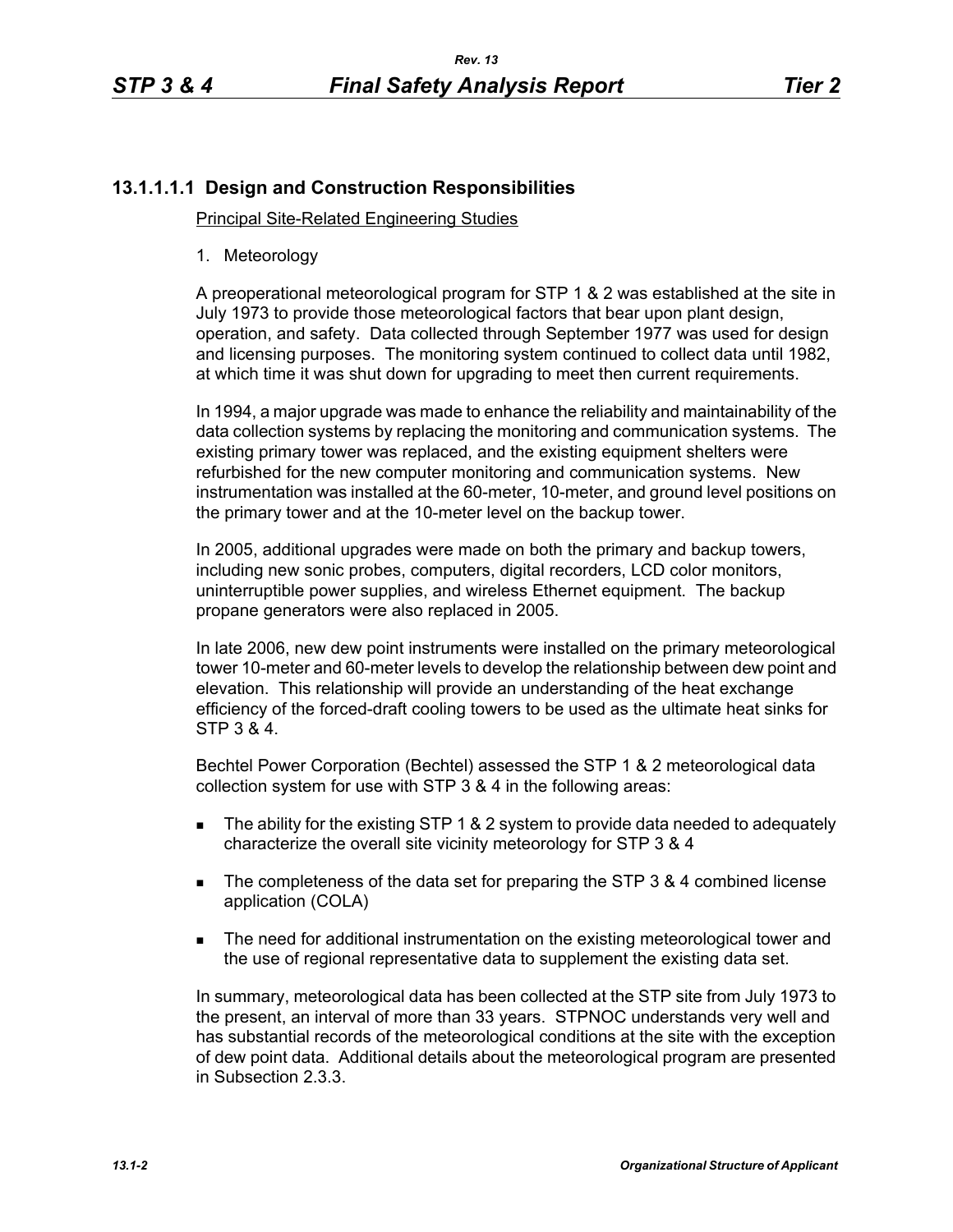# 2. Geology and Seismology

The geological and seismological investigations and evaluations for STP 1 & 2 were conducted by Woodward-Clyde Consultants (WCC). A major portion of the field boring and sampling program, and some specialized laboratory and field studies associated with this work were done by subcontractors under the supervision of WCC personnel. The geotechnical investigations and analysis for the main cooling reservoir (MCR) and MCR-related facilities were conducted by McClelland Engineers, Inc. McClelland also provided consultant services and laboratory testing for MCR-related earthwork during the construction of STP 1 & 2. Design and evaluation activities in the STP 1 & 2 plant and reservoir areas in connection with earthwork and foundation construction were conducted by Brown & Root.

The geological and seismological investigations and evaluations for STP 3 & 4 were conducted by or under the direction of Bechtel, including geotechnical engineering studies for site characterization and foundation designs. Field work was initiated with the development of a Site Subsurface Investigation Boring Plan. MACTEC Engineering and Consulting (MACTEC), under the direction of Bechtel, was responsible for performance of the field investigation, which included a borehole drilling and sampling program, cone penetrometer tests, geotechnical laboratory testing, groundwater observation well installations, and specialized field and laboratory tests. Specialized testing included laboratory torsional shear and resonant column testing, downhole geophysical logging, and soil absorption distribution coefficient determinations. Geotechnical analyses for material properties, dynamic slope stability, bearing capacity, static and dynamic loading, and liquefaction were performed by Bechtel.

Hydrogeologic studies performed by Bechtel included a hydraulic gradient study to evaluate potential construction dewatering interactions with the MCR. In addition, to support the COLA, a hydrogeologic analysis was performed to evaluate the potential impacts of an accidental release of liquid effluent to ground and surface waters.

Additional studies included basic geologic and tectonic evaluations, determination of vibratory ground motion, and surface faulting evaluations. Geologic and seismic study results were incorporated into the geotechnical subsurface material and foundation evaluations, slope stability study, and embankment and dam evaluations. William Lettis & Associates provided geological investigation support to Bechtel, including data collection, review and analysis, and field reconnaissance to evaluate seismogenic and tectonic sources for determination of their potential to generate earthquakes resulting in surface fault rupture. A probabilistic seismic hazard analysis was performed by Risk Engineering, Inc. under the direction of Bechtel. This information, along with the geotechnical and geological evaluation results, was used to evaluate the site seismological conditions.

Overall direction of geological, hydrogeological, seismological, and geotechnical engineering studies was provided by Bechtel. Detailed information concerning the geological, seismological, and geotechnical engineering studies is provided in Subsection 2B.2.5. The hydrogeology studies are described in Subsection 2B.2.4.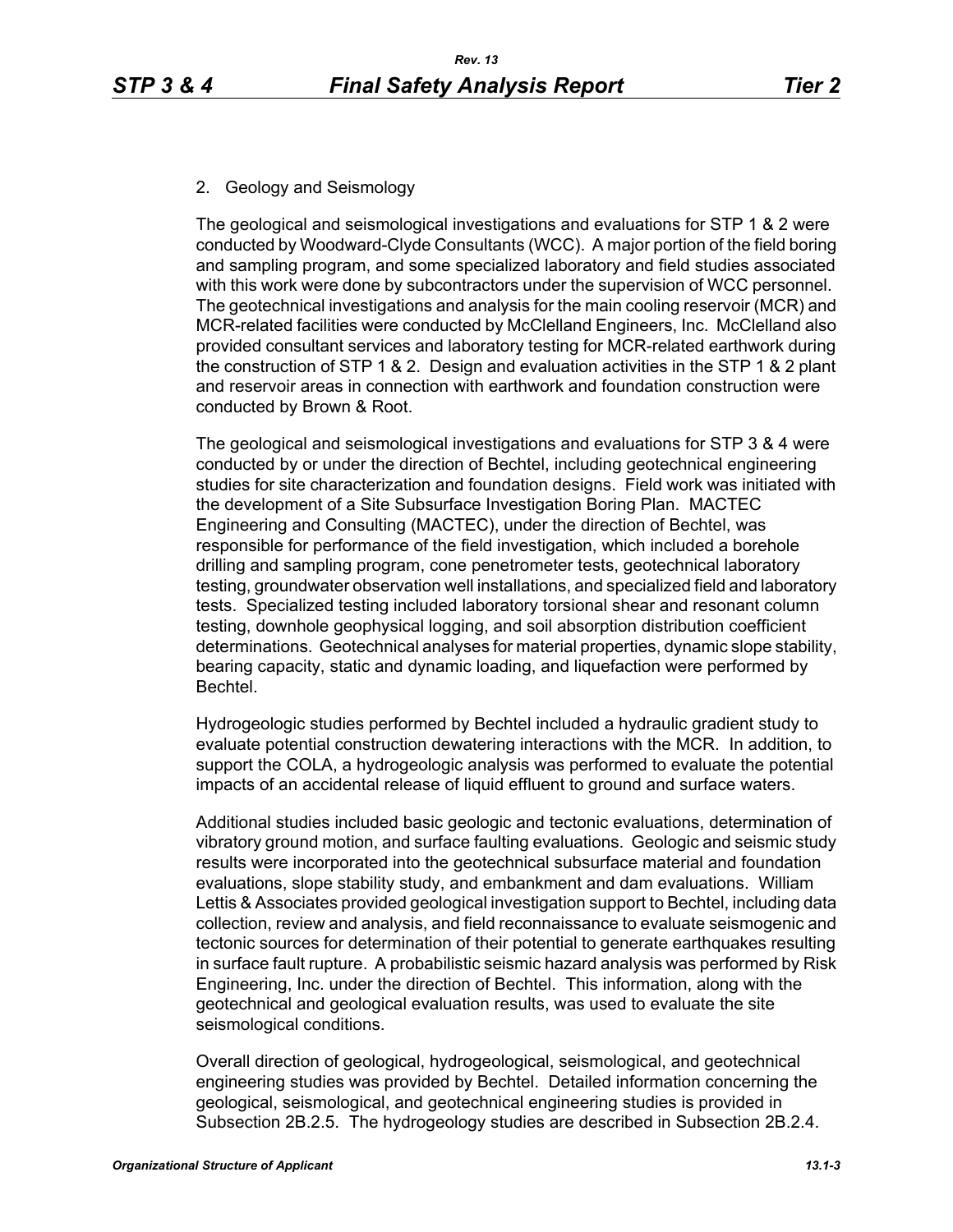ı

# 3. Hydrology

Brown & Root initially developed the probable maximum flood from offsite areas for the site based upon hydrologic investigations of the Colorado River Basin previously made by the Fort Worth, Texas, District Office of the U.S. Army Corps of Engineers (USACE). Physical data, previous reports, and unpublished engineering studies, together with technical guidance, were made available by both the Fort Worth and Galveston District USACE offices. The resulting detailed information concerning hydrology is given in the STP 1 & 2 UFSAR Section 2.4.

Hydrologic investigations performed by Bechtel included a cooling pond study to evaluate performance of the MCR and to estimate the plant cooling water use with the addition of STP 3 & 4. In addition, the probable maximum flooding from offsite sources, potential dam failure of the MCR, and local intense precipitation were developed and their impact evaluated for safety considerations. Other hydrologic studies, including low water considerations, ice effects, and channel diversions, were conducted to support the COLA. Detailed information on the hydrologic investigations is provided in FSAR Section 2B.2.4.

4. Demography

Brown & Root performed the initial demographic studies relative to the population distribution near the plant for STP 1 & 2. HL&P updated those studies and revised the information in UFSAR Section 2.1.3.

Bechtel/Tetra Tech NUS performed the updated demographic studies relative to population near the site to support STP 3 & 4. Refer to Subsection 2B.2.1.3 for details.

5. Environmental Effects

Environmental monitoring programs have been in effect at STP for more than 20 years and there is an ample baseline from which to determine possible impacts on the environment due to construction activities on STP 3 & 4 and to evaluate future environmental monitoring. These programs are described in the Environmental Report.

An Environmental Protection Control Plan provides for periodic review of all construction activities on STP 3 & 4 to ensure those activities conform to the environmental conditions set forth in the COL. If harmful effects or evidence of irreversible damage are detected by the monitoring program, STPNOC will provide the NRC with an analysis of the problem and a plan of action to mitigate detrimental effects or damage.

## Design of Plant and Ancillary Systems

The review and approval of ABWR Common Engineering design documents is controlled by procedures. Evidence of design verification is entered into the design records of the responsible design organization.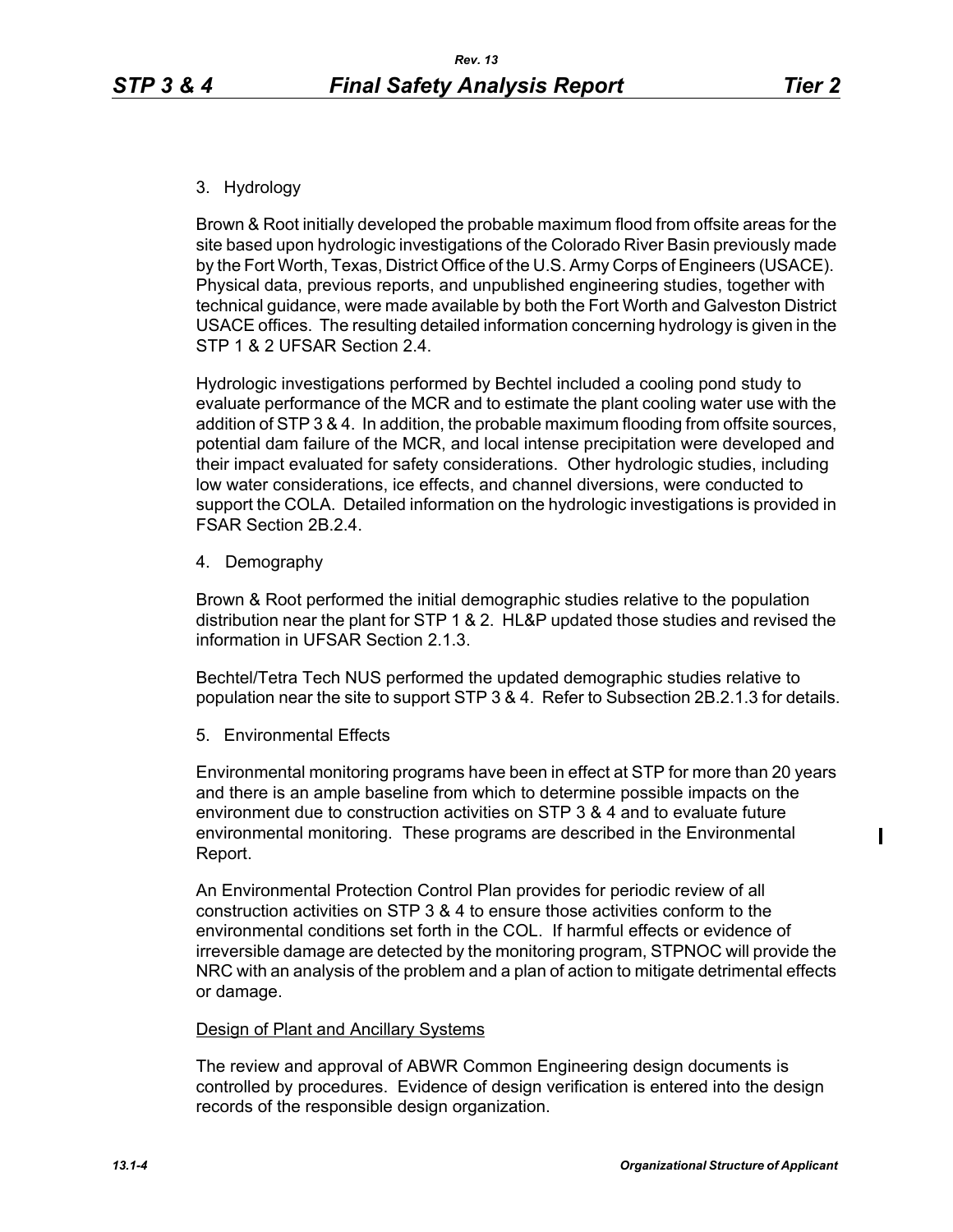STPNOC assigned Toshiba the responsibility to complete the plant-specific engineering design for STP 3 & 4 necessary for development of the COLA with STPNOC acting in a review and approval role. STPNOC contracted Toshiba to design the Ultimate Heat Sink and other systems described in Chapter 9 of the FSAR. Departures from the ABWR Design Control Document (DCD) are described in the Departures Report. The fire protection section of the DCD was developed by GE.

NINA has continued these contracts for the completion of the design by Toshiba with the support of various subcontractors.

### Review and Approval of Plant Design Features

Design control and review is performed in accordance with the Quality Assurance Program for STP 3 & 4 as described in the Quality Assurance Program Description (QAPD) for the design and construction phase and in FSAR Chapter 17. A complete discussion of human factors engineering is provided in FSAR Chapter 18.

#### Site Layout with Respect to Environmental Effects and Security Provisions

The specific location of STP 3 & 4 was influenced by several factors. It was desirable to locate the units far enough from the MCR to avoid additional dewatering difficulty caused by the head on the MCR tending to drive groundwater toward the new unit excavations. The best location for the STP 3 & 4 switchyard was to the north of the new units where transmission line interferences would be minimized.

Part of the considerations for the layout of the new units included evaluating the proximity of STP 1 & 2 and constructing the new units with minimal impact on the security of the operating units. The layout also maximized the available acreage to assure the new contiguous Protected Area would be as far as possible from public roadways consistent with other siting requirements (e.g., soil conditions and hydrology).

### Development of Safety Analysis Report

Overall responsibility for preparing the FSAR rests with the STP 3 & 4 Regulatory Affairs Department. Preparation of individual sections was assigned to the cognizant technical groups within STPNOC, Toshiba, or Bechtel as appropriate.

#### Review and Approval of Material and Component Specifications

All safety-related project specifications are reviewed in accordance with the QAPD for STP 3 & 4.

## **13.1.1.1.2 Pre-Operational Responsibilities**

## Proposed Plans for Development and Implementation of Staff Recruiting and Training

STPNOC has partnered with local community leadership, independent school district leaders, educators, colleges, business owners, and other industry in the development of a community-based and regional-based education alliance. The long-term vision is  $\blacksquare$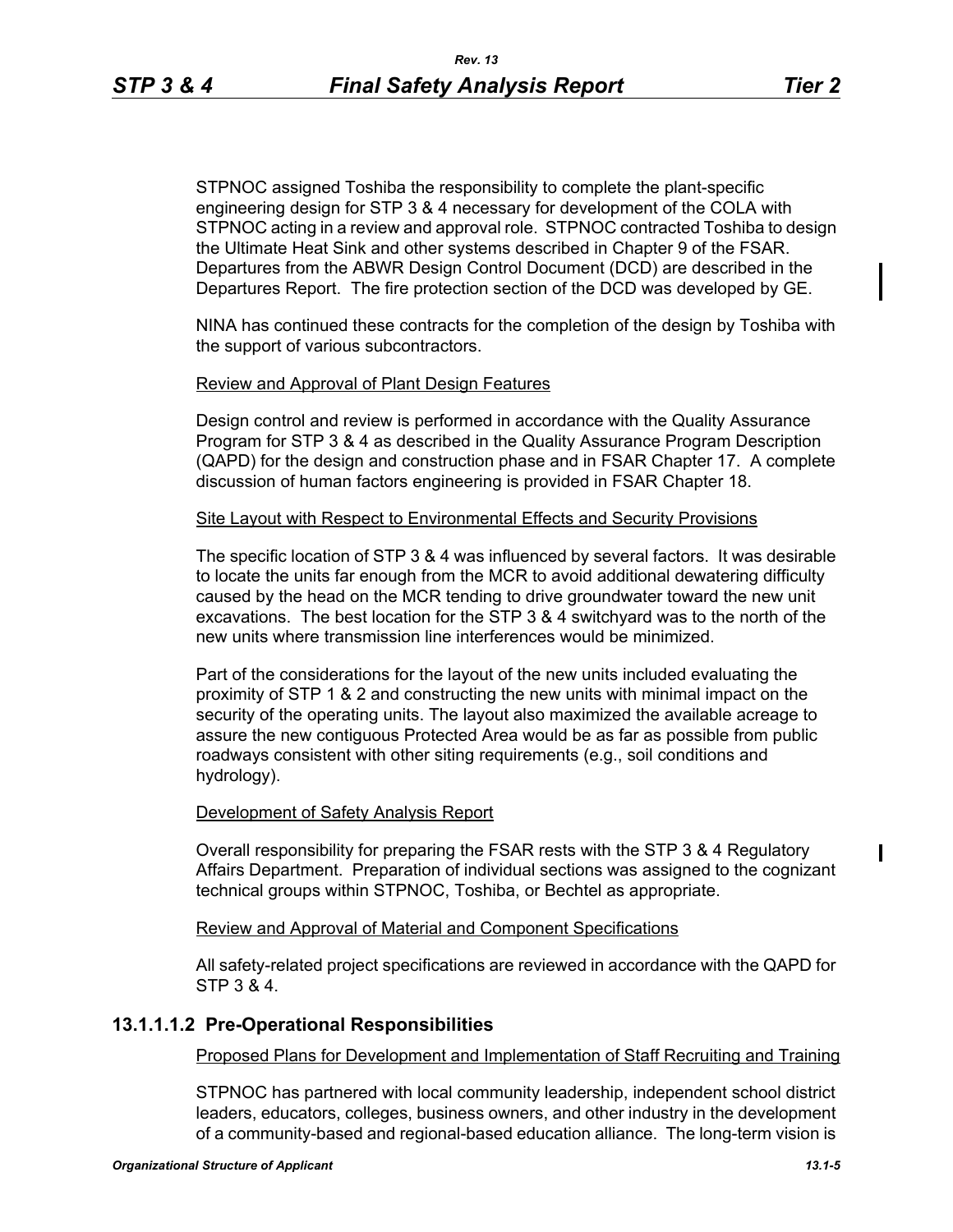to develop a workforce pipeline that would support attrition challenges and operational expansion strategies. The education alliance has progressed to three main community and regional committees and supporting subcommittees that address education resources, marketing and outreach strategies, grow-your-own-initiatives, and funding resources. One component of community-based workforce is providing the region's middle schools and high schools with relevant science, technology, engineering, and math skills (curriculum) required for a successful career in nuclear energy industry. Local and regional colleges are in the process of developing two- and four-year power and process technology degrees that compliment junior and high school curricula, and are directly transferable to meet the industry's present and emerging needs.

The plant staff training program is provided in Section 13.2. These plans will be substantially accomplished before preoperational testing begins.

# **13.1.1.1.3 Technical Support for Operations**

Technical services and backup support for the operating organization will be available before the pre-operational and startup testing program begins and will continue throughout the life of the plant.

Engineering – As described in Subsection 13.1.1.2, the Engineering staff will provide technical support in the areas of nuclear, mechanical, structural, electrical, thermalhydraulic, metallurgy and materials, and instrumentation and controls to support testing and operation of STP 3 & 4. Additional engineering contractors are available locally (e.g., Areva and Hurst Technologies) if outside contractual assistance is required.

Tokyo Electric Power (TEPCO) – TEPCO is an experienced operator of ABWRs in Japan. They have ABWR units in operation at Kashiwazaki, including the first ABWR that went into operation in 1997. STPNOC has contracted with TEPCO to provide expertise in the operation of ABWRs.

Plant Chemistry and Health Physics – Chemistry and health physics services will be shared between the four units once STP 3 & 4 are in commercial operation.

Fueling and Refueling Operations Support - The STP 1 & 2 Work Management Department has developed an "Outage Implementation and Planning Guideline" that has been used very successfully in refueling outages. The Guideline specifically and thoroughly addresses shutdown safety; outage management, preparation, scheduling, and implementation; and post-outage activities. The outage organization during an outage includes the outage director, project managers for each major maintenance area (e.g., refueling, turbine, containment), shift managers, chemistry manager, engineering duty manager, health physics manager, division manager for plant operations, and maintenance manager with a division manager for each discipline (mechanical, electrical, instrumentation & controls, air-operated/motor-operated valves). The plans for STP 3 & 4 refueling outages include the same level of personnel dedication and support as provided during STP 1 & 2 refueling outages.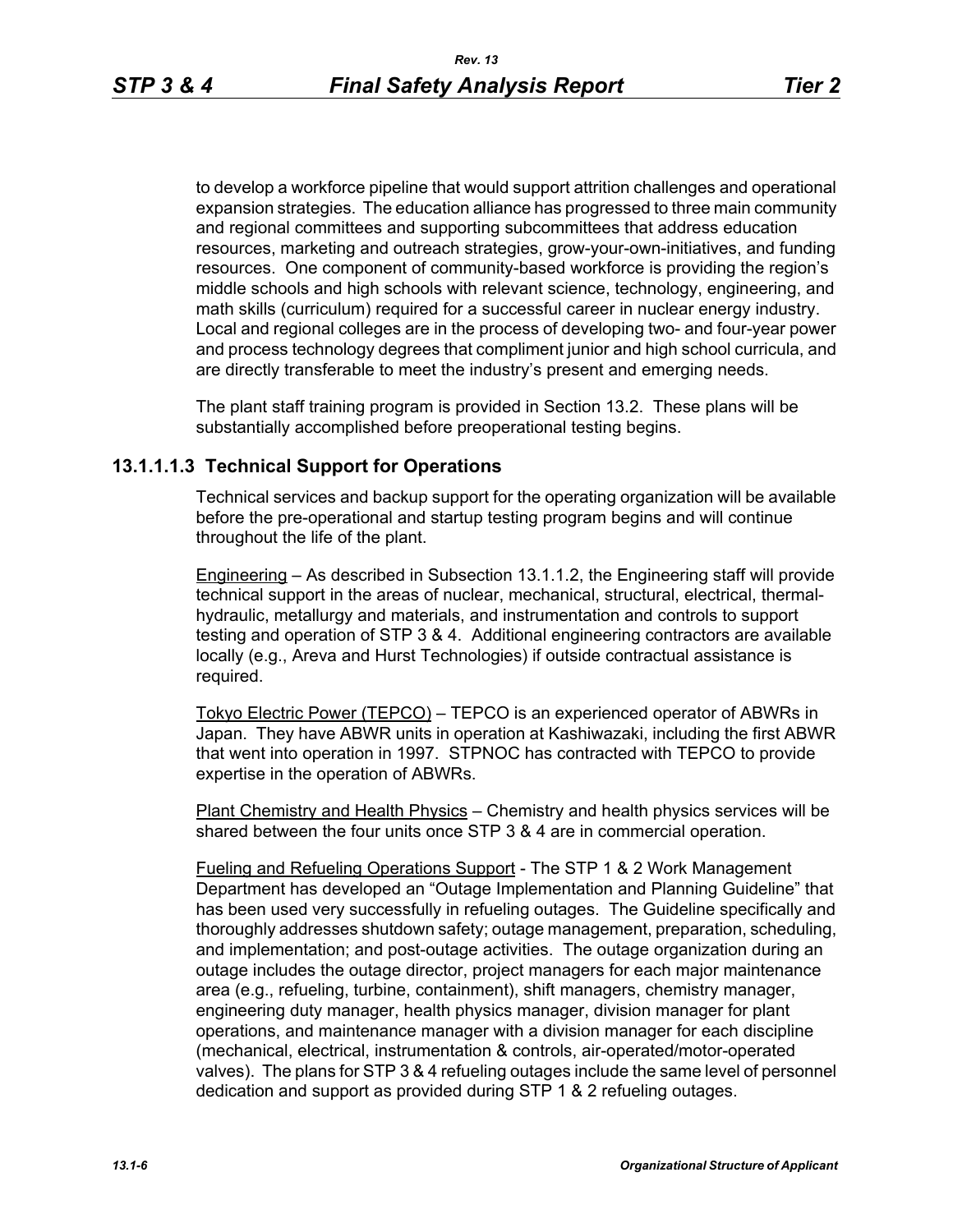Maintenance Support - The STP 1 & 2 Maintenance Department is part of the Generation Department and the Maintenance Manager reports directly to the Plant General Manager. The plans for STP 3 & 4 include the same organizational structure and same level of maintenance technical services and backup support for the operating organization as provided for STP 1 & 2.

Operations Support – The Operations Support Department (Ops Support) is the primary point of contact for the business planning effort in the Generation Department, coordinating and facilitating meetings to support the business plan and budgeting process on an on-going basis. In addition, Ops Support provides continuous oversight for each department, providing feedback to the department managers when changes or updates are required. Ops Support performs root cause analysis and apparent cause investigations for Generation organizations and other station organizations upon request. They also maintain the Corrective Action Program Database for Maintenance, Operations, Work Control, and other departments as required. Finally, procedure development is one of an integrated set of processes for the operation, maintenance, and support of the plant. Ops Support evaluates the need for new procedures or revision of existing procedures and implements activities required to write, conduct review and approval, and validate new and revised procedures.

Quality Assurance – The Quality Assurance Program Description is provided as a separate document.

Training – As described thoroughly in Section 13.2, the training programs to be utilized for STP 3 & 4 are very similar to those used for STP 1 & 2 with the technical exceptions appropriate to the different technologies.

Safety Review – The Plant Operations Review Committee (PORC) advises the Plant General Manager on all matters related to nuclear safety at STP 1 & 2. The PORC is composed of six members, who are appointed by the Plant General Manager from senior experienced onsite individuals, at the manager level or equivalent, representing each of the following disciplines: engineering, operations (SRO), chemistry, health physics, quality, and maintenance. A separate PORC will be established for STP 3 & 4. The PORC is responsible for reviewing the following and recommending approval or disapproval to the Plant General Manager:

- All safety-related station administrative procedures and changes thereto
- Safety evaluations for (1) procedures, (2) changes to procedures, structures, components, or systems, and (3) tests or experiments completed under the provisions of 10CFR50.59 to verify that such actions did not require prior NRC approval
- **Proposed (1) procedures, (2) changes to procedures, structures, components, or** systems, and (3) tests or experiments completed under the provisions of 10CFR50.59 which may require prior NRC approval
- All required programs by Technical Specification and the Technical Requirements Manual and changes thereto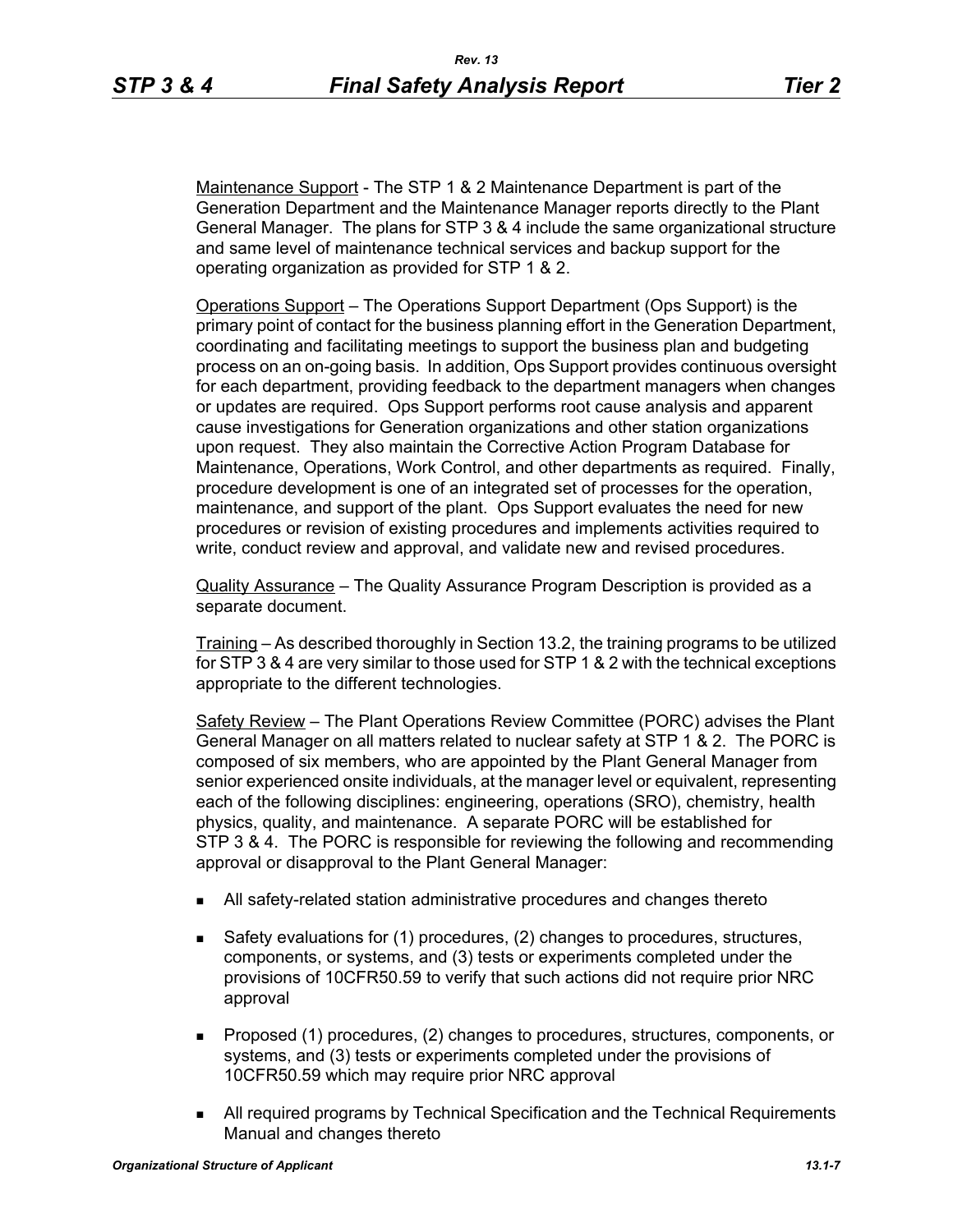- **All proposed changes to the Technical Specifications or the Operating License**
- All reportable events
- Reports of significant operating abnormalities or deviations from normal and expected performance of plant equipment or systems that affect nuclear safety
- **Reports of unanticipated deficiencies in the design or operation of structures,** systems, or components that affect nuclear safety
- Security Plan and implementing procedures and changes thereto
- **Emergency Plan and implementing procedures and changes thereto**
- **Process Control Program and implementing procedures and changes thereto**
- **The Offsite Dose Calculation Manual and implementing procedures and changes** thereto
- **Special reviews, investigations, or analyses and reports thereon as requested by** the Plant General Manager or the Senior Management Team (SMT)
- Reports of any accidental, unplanned, or uncontrolled radioactive release including the preparation of reports covering evaluation, recommendations, and disposition of the corrective action to prevent recurrence and the forwarding of these reports to the Plant General Manager and to the SMT
- Reports of violations of codes, regulations, orders, Technical Specifications, or Operating License requirements having nuclear safety significance or reports of abnormal degradation of systems designed to contain radioactive material
- **Fire Protection Program, quality-related implementing procedures and changes** thereto.

Fire Protection - STP 1 & 2 currently has a successful Fire Control Program, which will be modified to include STP 3 & 4. A trained plant fire brigade will be equipped and available at all times. Each shift fire brigade will consist of five members of the shift crew with specific personnel designated to serve as the fire brigade leader, two members with safe shutdown systems training, and two other qualified members. The Shift Supervisor/Manager cannot be the fire brigade leader.

An annual physical examination will determine whether there are medical reasons for disqualifying candidates for fire brigade membership or for removing existing members from the brigade.

Fire brigade meetings to review changes in the fire protection program and other subjects as necessary will be conducted quarterly for each shift and requalification training will be conducted such that initial fire brigade training topics are covered at least once every two years.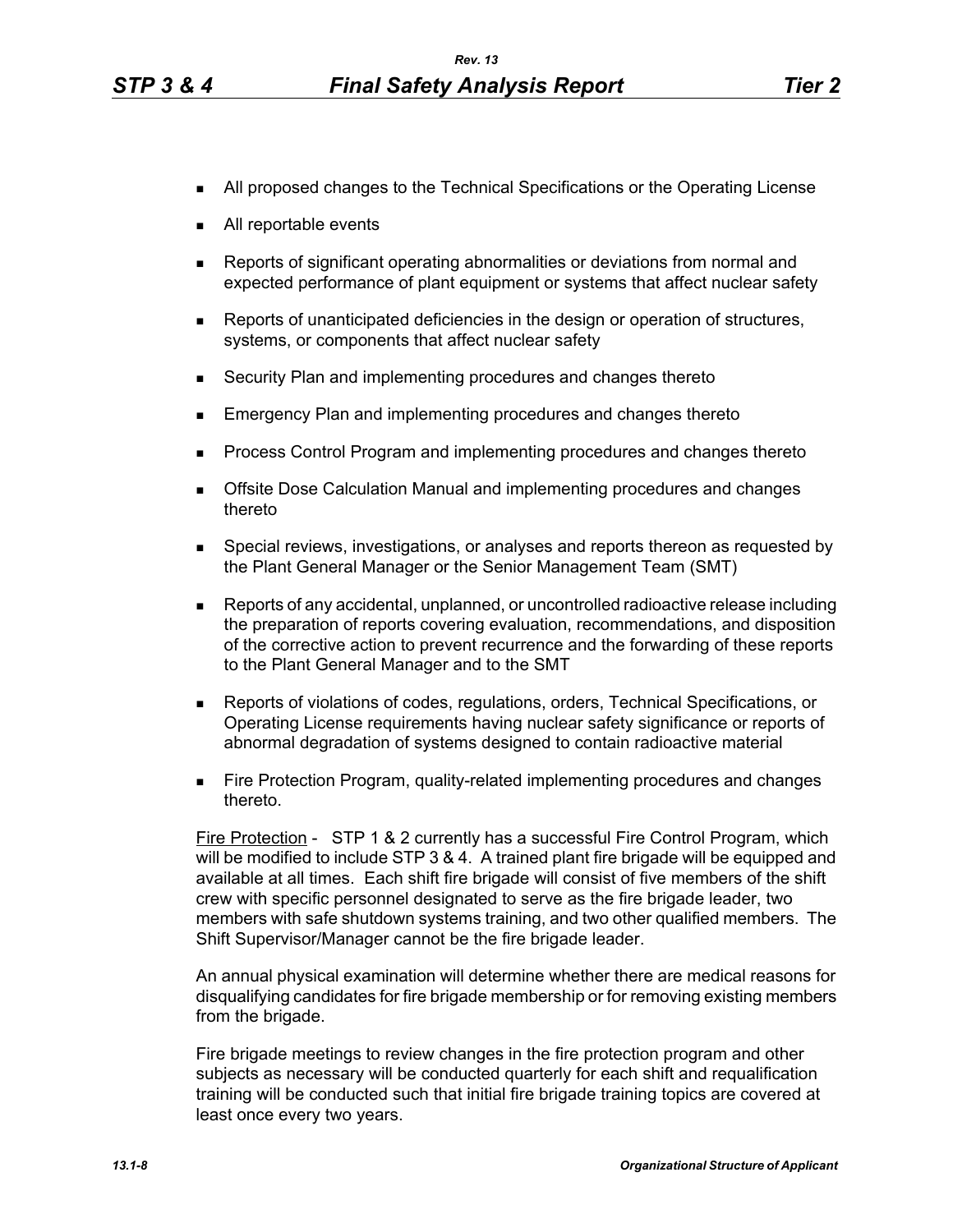Fire drills will be conducted periodically to established training objectives and critiqued to determine how well the training objectives are met. If a person assigned to fire brigade duties does not attend at least two drills every twelve months, that person will be removed from fire brigade duties, except training and drills, until that person has attended a drill(s) to make up for the deficiency.

Refer to Subsection 13.1.2.2. for a description of the functions and responsibilities of the Fire Protection Coordinator.

Emergency Coordination - The Emergency Plan fully describes the technical services and backup support for the operating organization that will be available before preoperational and startup testing begins and will continue throughout the life of the plant in the area of emergency coordination.

## **13.1.1.2 Organizational Arrangement**

Figure 13.1-1 is the organization chart reflecting the NINA organization for design and construction of STP 3 & 4. The STP 3 & 4 team is focused on the design, construction, and testing of STP 3 & 4. Ultimate responsibility for design, procurement, construction, testing,and quality assurance, of STP 3 & 4 rests with the NINA President and CEO.

Figure 13.1-2 is the organization chart reflecting the STPNOC corporate structure for Operations, which provides line responsibility for operation of the company. The organization for STP 3 & 4 has been separated from STP 1 & 2 to ensure the STP 1 & 2 team is focused on the safe and reliable operation of STP 1 & 2. The STP 3 & 4 team is focused on preparations for the operational phase and operation of STP 3 & 4. Ultimate responsibility for operation of STP 3 & 4 rests with the STPNOC President and CEO.

There are no fossil power units at STP; when STP 3 & 4 are complete, there will be four nuclear power units on the site. Therefore, there is no separation of the "nuclearoriented" part of the organization because the entire STPNOC organization is and will continue to be "nuclear-oriented."

The current STP 3 & 4 project organization is provided in Figures 13.1-1 and 13.1-2. Modifications and additions to the organizations to reflect added functional responsibilities due to adding two nuclear plants to the South Texas Project Electric Generation Station site power generation capacity will consist of expanding the STP 3 & 4 organization as necessary to support the two additional units and transitioning that organization to STPNOC as appropriate. The number of persons to be assigned to each unit with responsibility for the project is preliminarily estimated to be 405.

The Vice President, Engineering & Constructionand Project Director reports to the NINA Chief Operating Officer, and is responsible for activities involved with the engineering, design, and construction of STP 3 & 4. The organization chart for Engineering & Construction is provided in Figure 13.1-1.

The Senior Vice President, Oversight & Regulatory Affairs reports to the NINA President and Chief Executive Officer, and is responsible for quality assurance,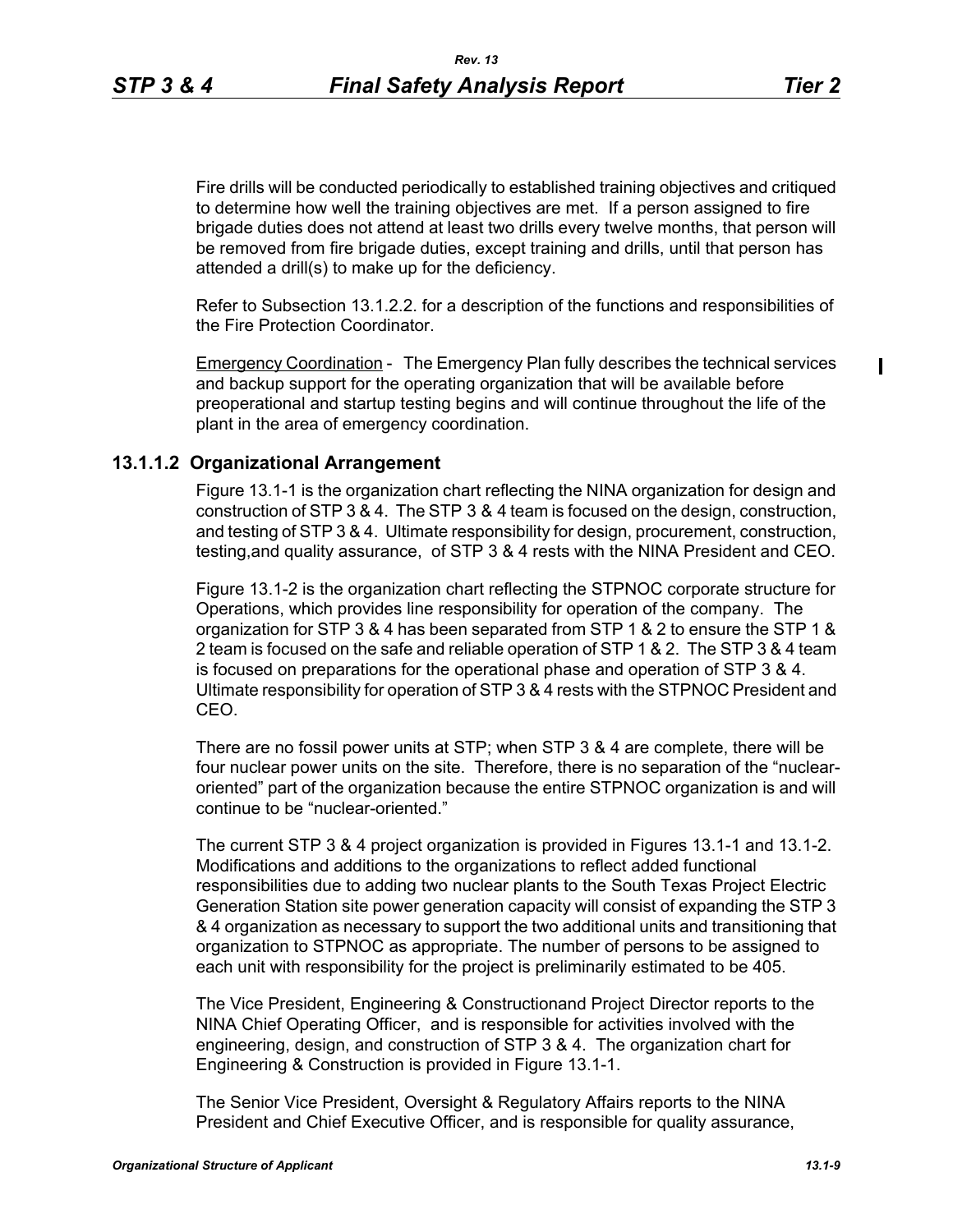construction oversight, licensing, probabilistic risk assessment, and regulatory compliance. Refer to Figure 13.1-1

The Plant General Manager reports to the STPNOC Senior Vice President during the constructions phase, and is responsible for activities related to the preparation for operation and operational program development of STP 3 & 4.During the construction phase the Plant General Manager will be matrixed to the Vice President, Engineering & Construction and Project Director. Functional responsibilities for STP 3 & 4 plant management will not be added to the existing STP 1 & 2 organization. However, it is anticipated that certain functions and responsibilities will be shared between the four units, such as operations support, chemistry, health physics, environmental support, and security.Refer to Figure 13.1-2 for the operational phase organization of STPNOC.

## Engineering and Design of STP 3 & 4

STPNOC selected the ABWR design certified by 10 CFR 52, Appendix A and STPNOC (now NINA) contracted Toshiba to complete the plant-specific engineering design with STPNOC acting in a review and approval role. Toshiba has extensive experience with engineering and design for the ABWR having participated in the design and construction of three operating ABWRs. Toshiba's experience with engineering on boiling water reactors is well documented world-wide.

STPNOC contracted Toshiba to design the Ultimate Heat Sink and other systems described in Chapter 9 of the FSAR.

NINA continued the contract for Engineering, Procurement, and Construction (EPC) of the facilities with Toshiba America Nuclear Energy (Toshiba). The design and construction of STP 3 & 4 will be completed by Toshiba acting in conjunction with subcontractors including Westinghouse and Sargent & Lundy. Toshiba will have overall responsibility for design and configuration control. Sargent & Lundy will provide architect/engineer services. Westinghouse will provide engineering services, including design of instrumentation and controls.

## Technical Support for Operations

Refer to the descriptions provided in Subsection 13.1.1.1.3.

# **13.1.1.3 Qualifications**

The qualification requirements for personnel (education, experience) providing technical support for STP 3 & 4 operations will be the same as those approved for STP 1 & 2. It is anticipated that certain functions and responsibilities might be shared between the four units, such as operations support, chemistry, health physics, environmental support, and security, albeit most of the functions will be separated initially. The FSAR will be updated in accordance with 10 CFR 50.71(e) to address the number of personnel that will provide technical support for operations.

Qualification and training of STPNOC personnel conform to the regulatory position of RG 1.8. The QAPD addresses the qualification, training, and certification of personnel.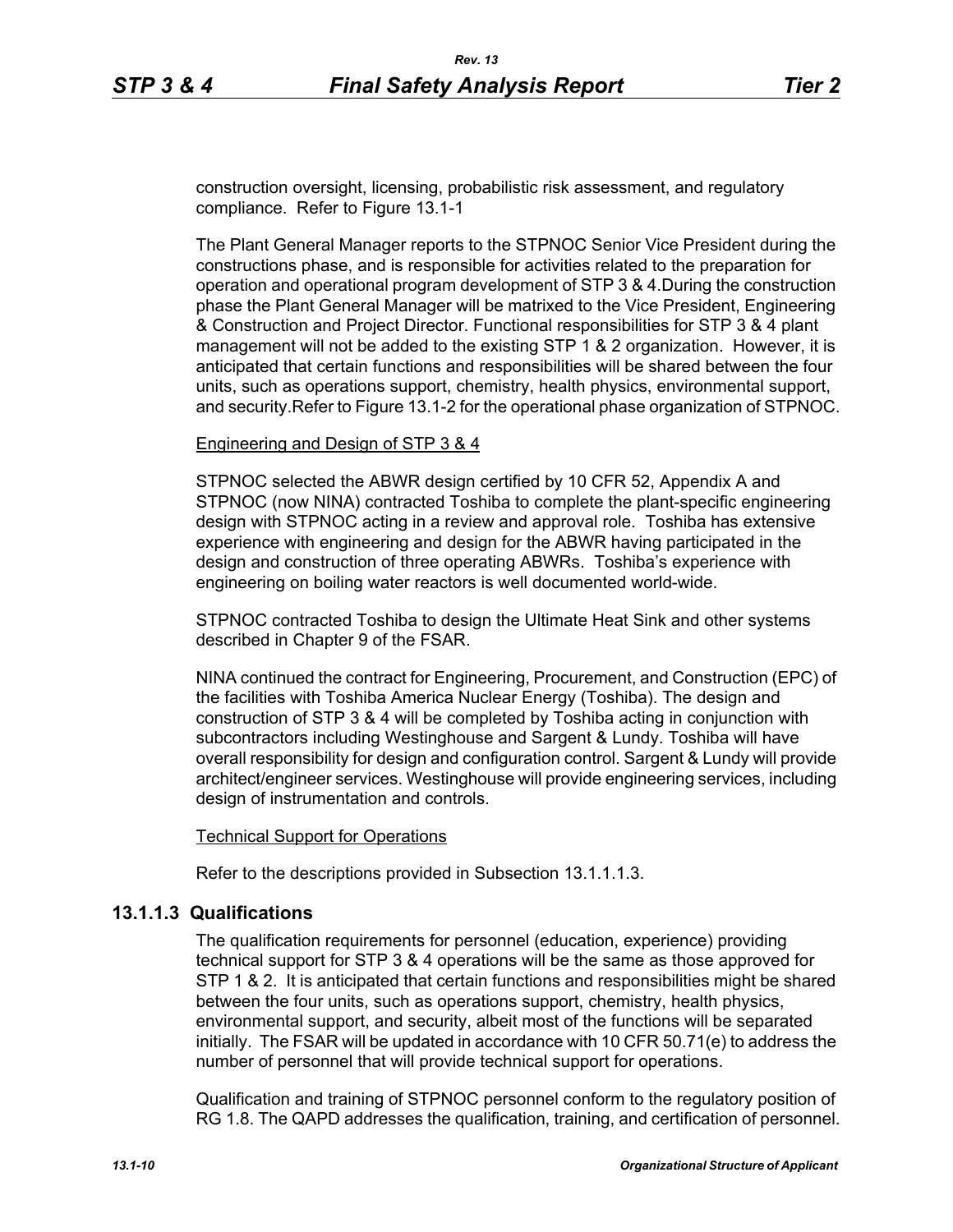These are the generally accepted basic qualification requirements for the classes of positions identified in Subsection 13.1.1.2:

**Executive** 

| Education:  | Bachelor's degree                                     |
|-------------|-------------------------------------------------------|
| Experience: | 15 years, including 10 years of management experience |

Manager

| Education:  | Bachelor's degree or 5 years experience                  |
|-------------|----------------------------------------------------------|
| Experience: | 10 years experience, including 3 years of supervisory or |
|             | management experience                                    |

#### **Supervisor**

| Education:  | Bachelor's degree or 5 years experience |
|-------------|-----------------------------------------|
| Experience: | 8 years                                 |

Within STPNOC, the person whose job position most closely corresponds to that identified as "engineer-in-charge" is the President & Chief Executive Officer.

## **13.1.2 Operating Organization**

The operating organization for STP 3 & 4 will meet the guidelines of RG 1.33 and RG 1.8. Additionally, onsite review and rules of practice will meet the guidelines of NEI-06-14 as addressed in Section 17.5. The STP 3 & 4 fire protection program will mirror the existing program for STP 1 & 2 and thus will meet applicable requirements. The operating organization will be consistent with one of the options in the Commission's Policy Statement on Engineering Expertise on Shift and will meet TMI Action Plan items I.A.1.1 and I.A.1.3 of NUREG-0737 for shift technical advisor and shift staffing.

The Composite Site Security Plan meets the applicable requirements for a physical protection plan.

All operating organization positions will be filled with personnel meeting the appropriate qualifications no later than six months prior to fuel load in each unit.

## **13.1.2.1 Plant Organization**

## **13.1.2.2 Plant Personnel Responsibilities and Authorities**

The functions and responsibilities of various positions at STPEGS, including a specific succession to responsibility for overall operation of the plant in the event of absences, incapacitation of personnel, or other emergencies, are described in this section.

The chain of command is the line of authority responsible for the overall safe operation of the station, and the protection and safety of the public and plant personnel. The operations chain of command authority begins with President & Chief Executive Officer, Site Vice President, then continues through successive lower levels of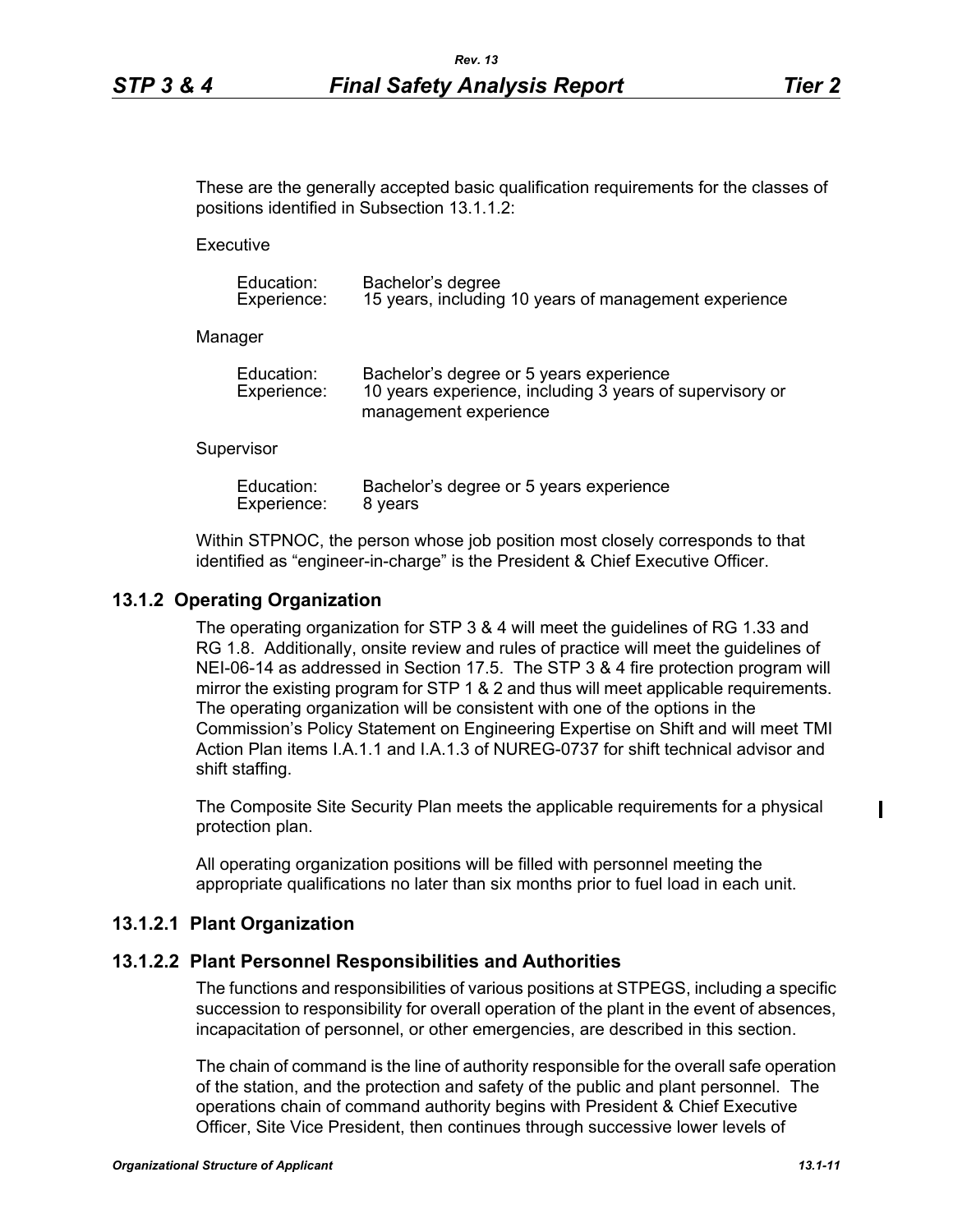management: Plant General Manager, Operations Manager, Operations Division Manager, Shift Supervisor/Manager, Unit Supervisor.

It is anticipated that certain functions and responsibilities will be shared between the four units, such as operations support, chemistry, health physics, environmental support, and security.

## **Plant General Manager**

The Plant General Manager is responsible for the safe, reliable, and efficient startup, operation, maintenance, and refueling of the units, as well as adherence to all requirements of the Operating Licenses and the Technical Specifications.

### **Operations Manager**

The Operations Manager reports to the Plant General Manager. He is responsible for planning overall activities and work of Plant Management personnel in cooperation with other department heads to develop an integrated plant operations program with the primary objectives of reactor safety and plant reliability. He has the following authorities and responsibilities:

- **Provide guidance and direction to the Training Department concerning content of** initial and requalification training programs for all operating personnel in order to provide a highly qualified and efficient operating force.
- Develop, monitor and control the Plant Management budget.
- Perform other duties assigned by the Plant General Manager.
- Conduct periodic observation of operations activities in accordance with the Field Observation Program.

### **Operations Division Managers (SRO)**

Each Unit Operations Manager reports to the Operations Manager and ensures that the units are operated in accordance with plant procedures and Operating License requirements. The Shift Operations organization required by the Technical Specifications is shown in Figure 13.1-3.

The Unit Operations Managers may issue written Night Orders each week to inform operations personnel of current and up-coming events, work priorities, management expectations, lessons learned, policy information or explanation, special data collection requirements, and any other information regarding the safe, reliable operation of the units. Night Orders are not used to amend, revise, or delete an approved procedure, however, they may include additional information not provided for in an existing procedure. Night Orders are dated and signed by the author as they are originated and the Shift Supervisor/Manager is responsible for implementing Night **Orders**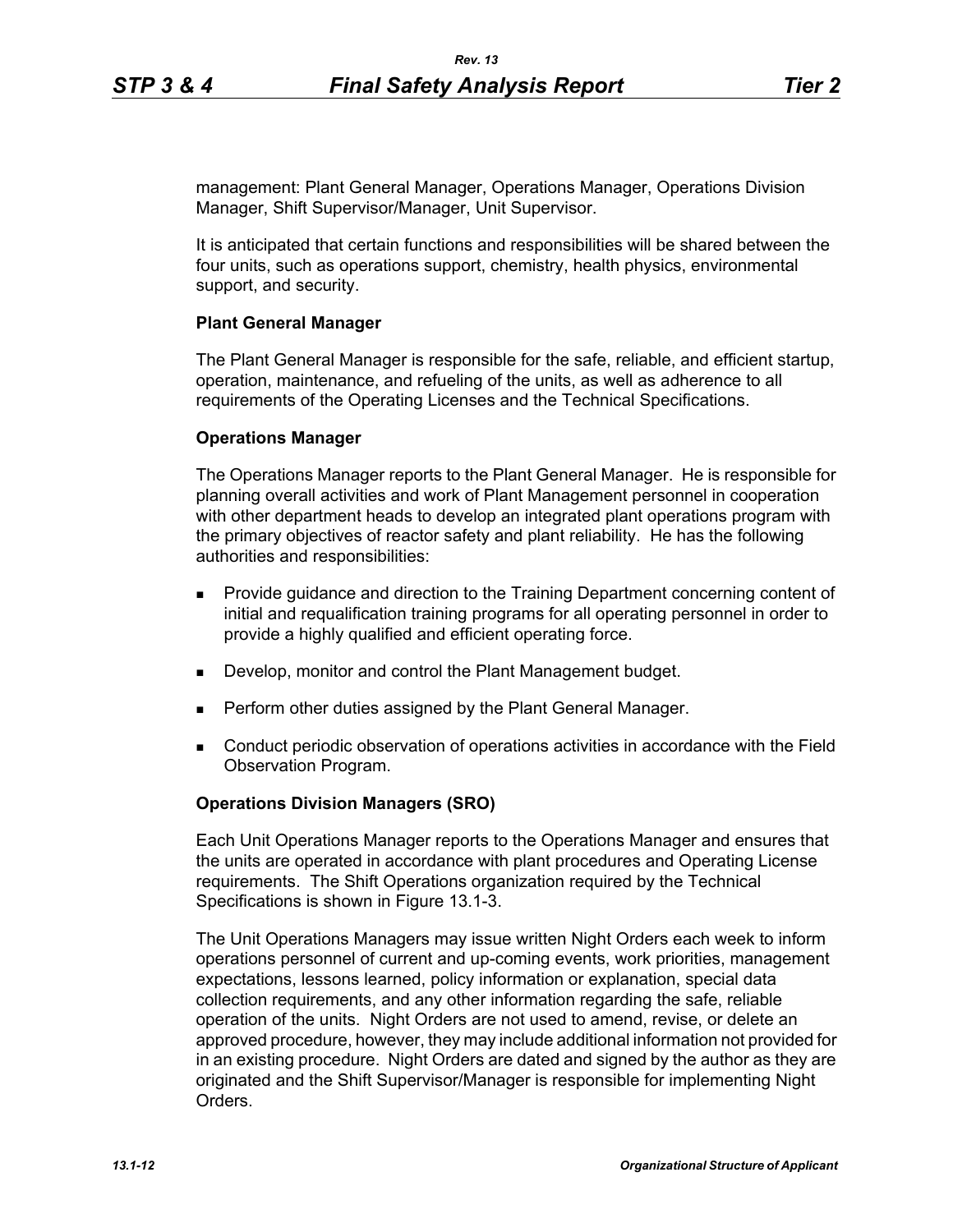The Unit Operations Managers have the following authorities and responsibilities:

- **Provide guidance and direction to supervisors to ensure that the required quality of** work is achieved and that approved operating procedures and practices are followed
- **Professional development of the Shift Supervisor/Managers**
- **Ensure the plant is operated in accordance with plant procedures and operating** license requirements
- Ensure that Operations personnel are adequately prepared for special testing or other complex or infrequently performed evolutions
- **Approve Unit work schedules**
- **Perform those duties assigned by the Operations Manager**
- Assist the Operations Manager in carrying out all departmental duties
- **Approve the Operations shift schedule**
- **Function as the Operations Manager in his/her absence**
- Conduct periodic observation of Operations activities in accordance with the Field Observation Program
- Maintain a Senior Reactor Operator (SRO) license
- **Perform duties of the Emergency Response Organization Operations Manager**

# **Shift Supervisor/Manager (SRO)**

The Control room command function is the authority to operate the unit, including shutdown, when required. This authority includes directing operations and making decisions on all matters affecting operations (e.g., implementation of Technical Specification limiting conditions for operation, call out of personnel, emergency operations, etc.). The Shift Supervisor/Manager assigned to each unit is responsible for the Control room command function.

The Shift Supervisor/Manager reports to the respective Operations Division Manager for operational concerns and has the following general authorities and responsibilities:

- Assure that shift operations are performed in accordance with approved procedures, the Operating Licenses, and the Technical Specifications
- Maintain conservative decision-making with respect to safety of the plant and plant personnel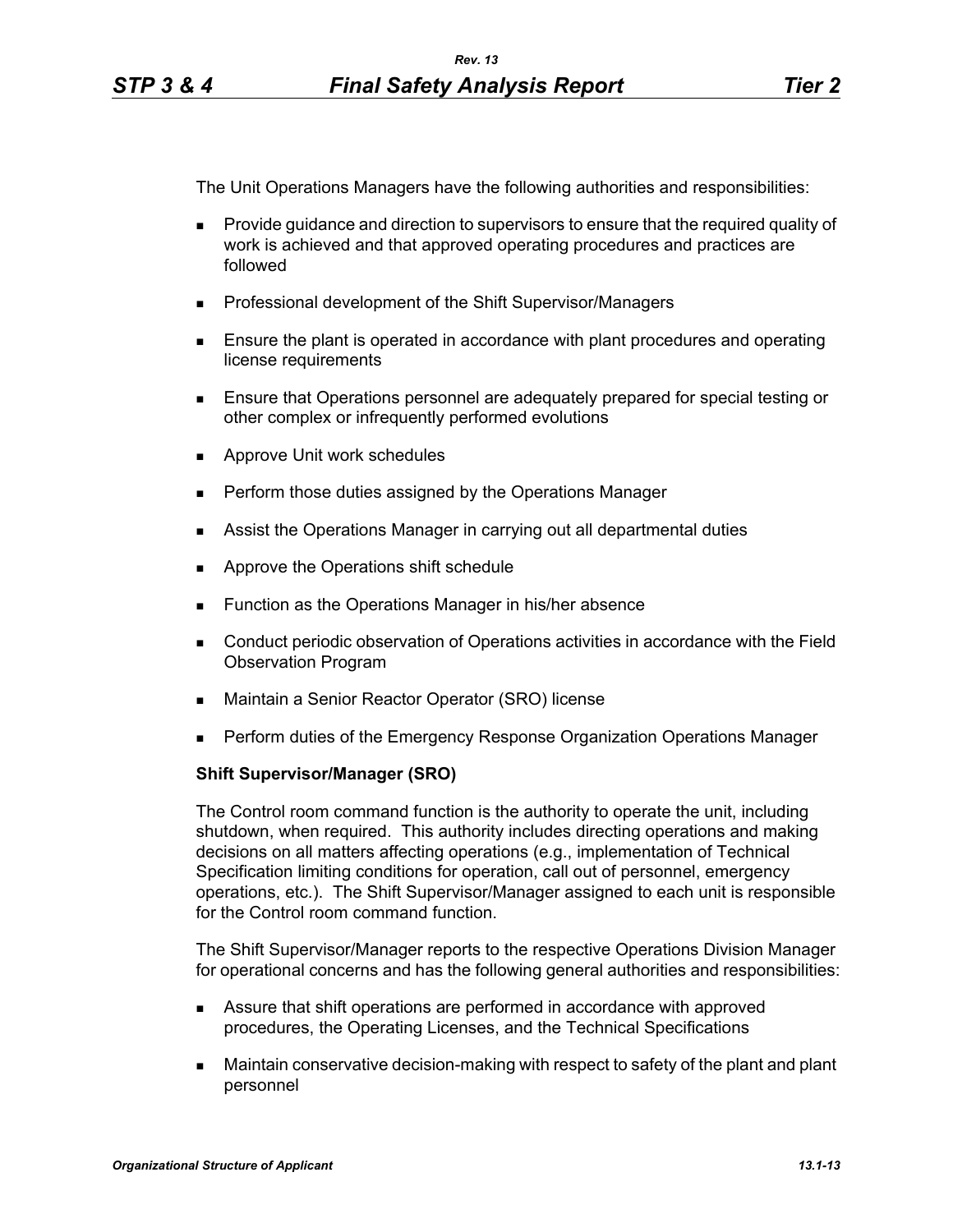- Maintain an overview of plant conditions and direct operations, with reactor safety and the protection of the health and safety of the public and plant personnel being of highest priority
- **Remain in the supervisory role during all plant conditions to provide effective** leadership and direction to the operating crew
- Maintain an environment that supports critically assessing crew and individual performance in all aspects of training and operations
- **Ensure employee conduct both in the Control room and in the field is maintained** in a professional and business like manner
- Maintain the environment within the Control room and in the field, in a fashion which supports safe, efficient operation of the plant
- **EXECT** Limit the number of on shift evolutions in progress so that each can be safely and effectively completed
- **Provide close oversight of critical operational activities**
- **Diversee the operating crew's training and professional development**
- **Provide support of Work Management Process and ensures execution of** scheduled work activities
- Maintain an SRO license

The Shift Supervisor/Manager may be assigned the authority and responsibility of the Operations Manager in his absence.

### **Unit Supervisor (SRO)**

The Unit Supervisor is responsible to the Shift Supervisor/Manager for supervising the Plant Operations personnel assigned to his unit and for directing control room activities to assure safe and efficient unit operation in accordance with the Operating Licenses, Technical Specifications, and approved procedures during his shift. He is cognizant of all work or tests which may affect the operation of the unit in accordance with administrative control procedures. He directly supervises control room activities during startup, shutdown, abnormal, and emergency conditions. The Unit Supervisor may assume the duties and responsibilities of the Shift Supervisor/Manager in the event he is unavailable.

The Unit Supervisor has the following general authorities and responsibilities:

- Coordinate the activities of the Reactor Operators and other operations and plant personnel to achieve safe, reliable and efficient unit operation
- Direct the operation of plant equipment and systems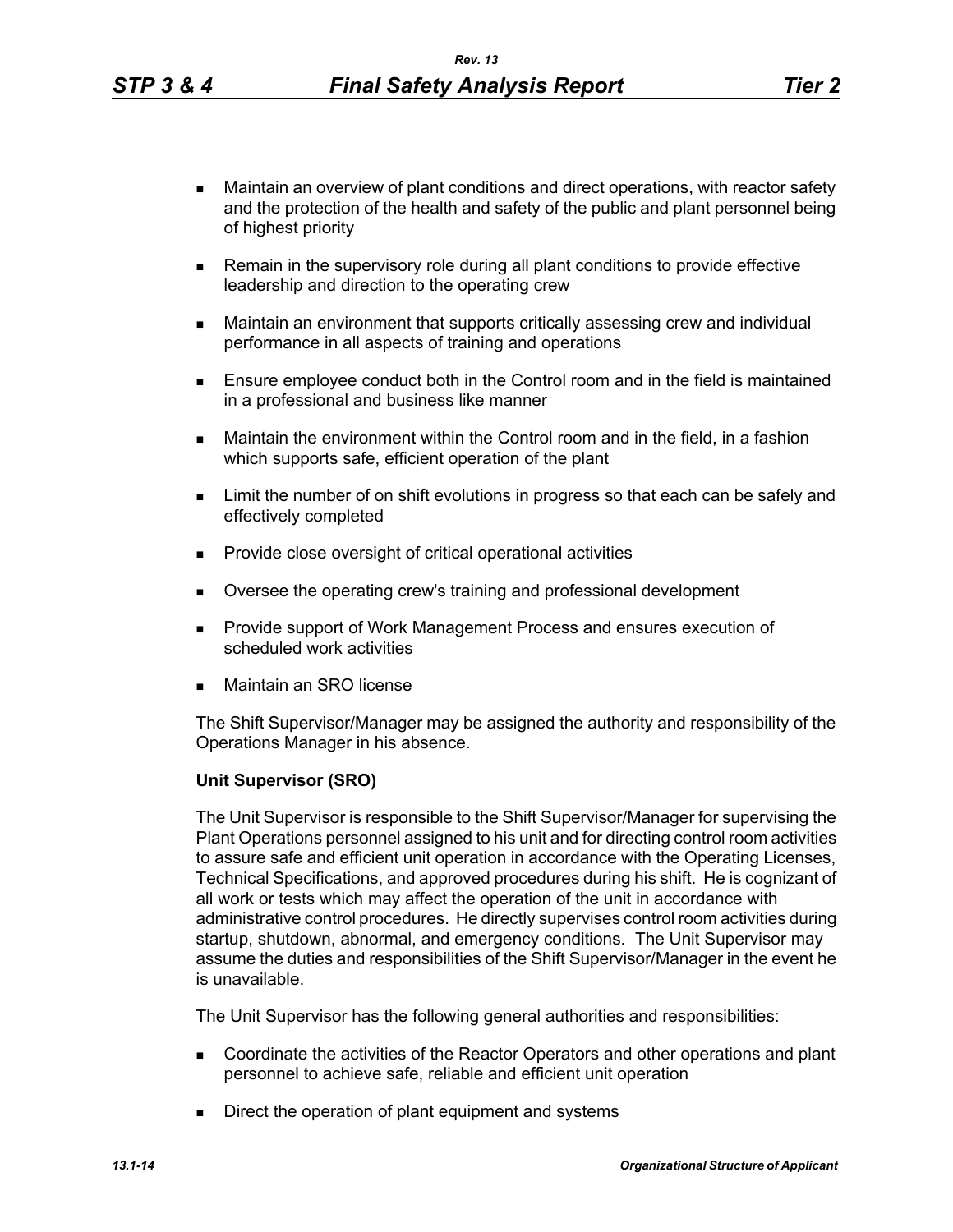- **Direct the Reactor Operators during normal and transient conditions to ensure** proper performance of their duties
- Coordinate surveillance testing and tagging operations
- Conduct periodic observation of Operations activities in accordance with the Field Observation Program
- Maintain an SRO license

## **Reactor Operator (RO)**

The Reactor Operator reports to the Unit Supervisor of his assigned unit and is responsible for the safe and efficient operation of the control room equipment of his assigned unit in accordance with the Operating Licenses, Technical Specifications, and approved procedures during his shift. The Reactor Operator has the following duties:

- Initiate the immediate actions necessary to maintain the unit in a safe operating condition during abnormal and emergency conditions
- **Perform a manual Reactor Trip or manual actuation of Emergency Safety Systems** as required to mitigate consequences of transients or accidents
- Maintain required records, logs, and charts of unit data, shift events, and performance checks
- Monitor and control unit parameters and unit equipment from the control room
- Initiate requests for equipment repairs, and clears and tags equipment as directed by shift supervision
- **Perform operations and surveillances in accordance with approved procedures**
- **Dearate all equipment controlled from the main control board area**
- **Monitor equipment and system parameters using normal and redundant** indications
- Initiate or perform operator actions required by normal, off-normal, emergency, and annunciator response procedures applicable to the main control board area
- Conduct periodic observation of Operations activities in accordance with the Field Observation Program
- Act as Field Supervisor when assigned by the Shift Supervisor/Manager: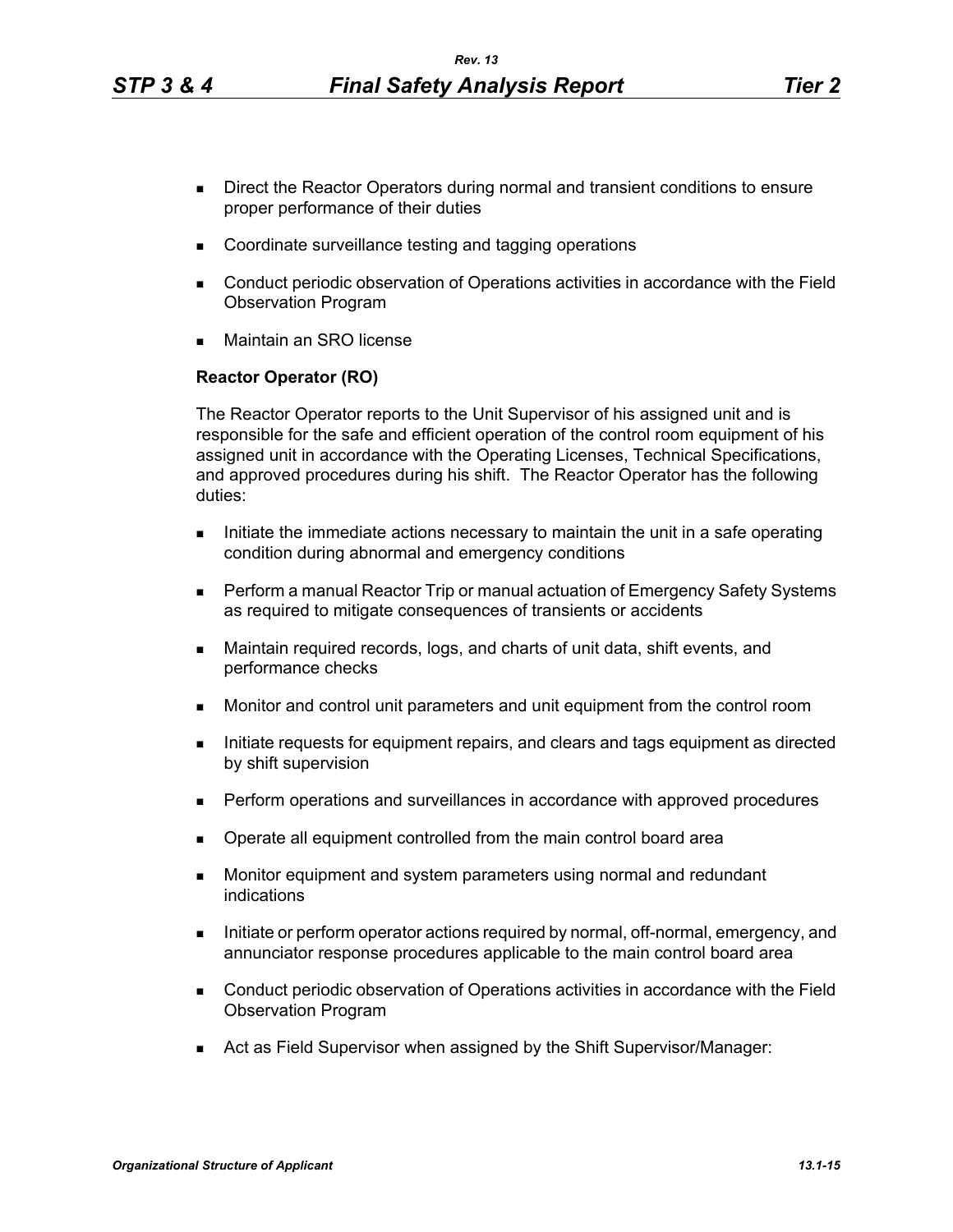- Supplement Operations Day Staff personnel when assigned by the Shift Supervisor/Manager
- Perform Emergency Plan duties such as E-Plan Communicator as required
- Maintain an RO license

# **Shift Technical Advisor**

The Shift Technical Advisor, (when activated) reports to the Shift Supervisor/Manager and has the following responsibilities. At no time does the Shift Technical Advisor perform control board manipulations.

- **Provide advisory technical support to the Shift Supervisor/Manager in the areas of** thermal dynamics, reactor engineering, and plant analysis with regard to the safe operation of the unit
- Review planned activities to assess whether special considerations or precautions are warranted i.e., Reactivity Management, and make appropriate recommendations to the Shift Supervisor/Manager
- **Perform the following duties upon entry into the EOPs or as directed by the Shift** Supervisor/Manager:
	- Identify himself/herself as the STA to the crew
	- Monitor Critical Safety Functions (CSFs) when required
	- Monitor EOP progression to ensure transitions are correct
	- Monitor Conditional Information Page to ensure actions are taken when required
	- Immediately inform Unit Supervisor and/or Shift Supervisor/Manager upon reaching an Orange or Red path condition
	- Communicate CSF status during transition between EOPs
	- Make a qualitative assessment of plant parameters during and following plant events and transients to determine correct plant response and potential core damage
- $\blacksquare$  Perform independently of the crew as follows:
	- Monitor diverse indications
	- Focus on cause of the event to establish mitigation strategy
	- Monitor for additional events, which will complicate the recovery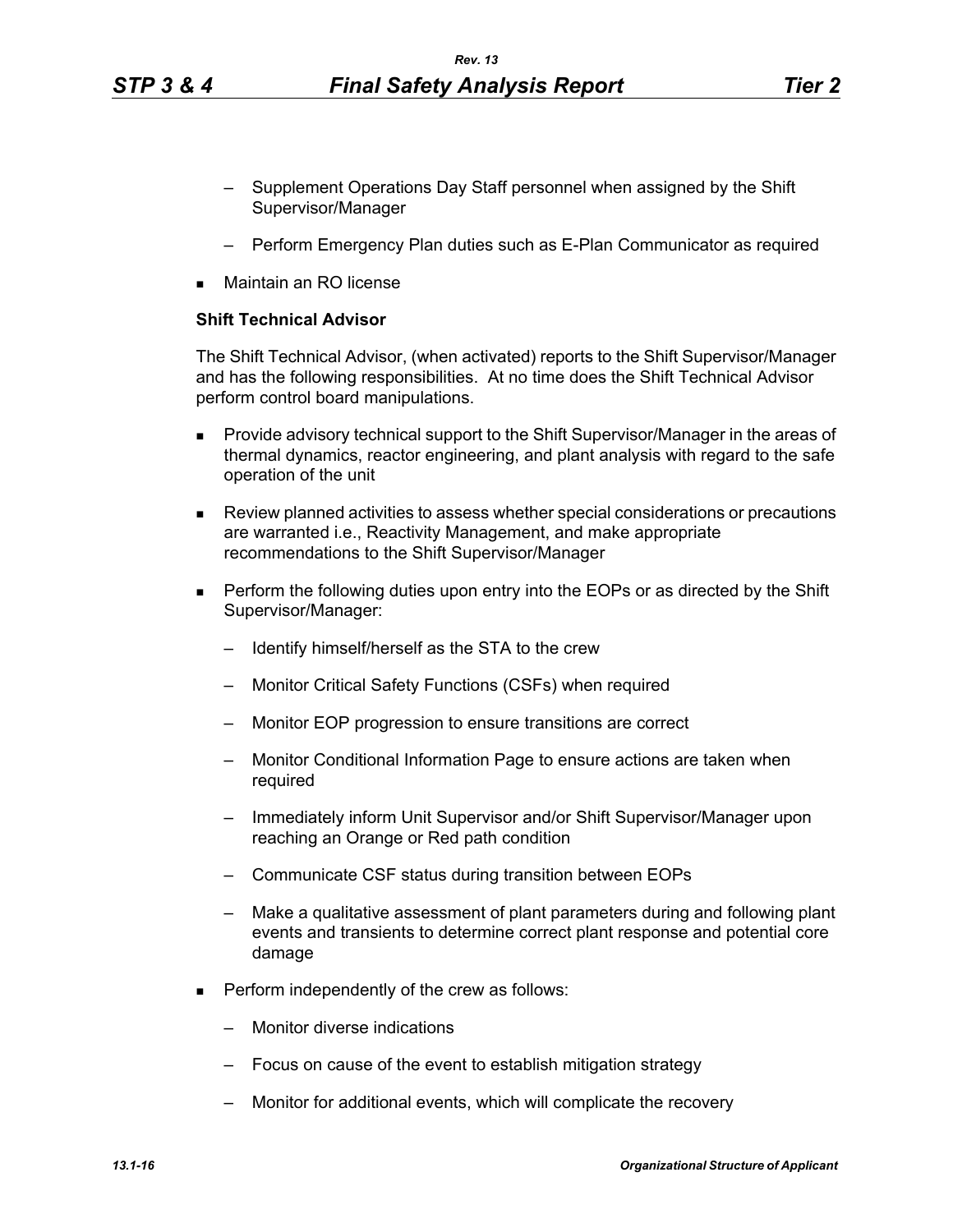- Determine if plant responds as expected
- Evaluate procedure implementation effectiveness for terminating or mitigating the accident and make recommendations
- **Maintain the "big picture" as follows:** 
	- Remain in the control room
	- Perform independent assessment and review
- Maintain an SRO license

## **Plant Operator**

The Plant Operator reports to the Unit Supervisor of his assigned unit and is responsible for safe operation of systems and equipment as directed from the control room of his assigned unit:

- **Monitor plant parameters as required to be aware of plant conditions, performs** required operational checks
- Initiate requests for equipment repairs, clears and tags equipment as directed
- Maintain required logs, charts, and records of plant data, shift events and performance checks on his shift
- Maintain awareness of plant maintenance in progress for respective watchstation
- **Maintain narrative logbook and area log readings**
- **Respond (if qualified) to abnormal occurrences (e.g., fire, HAZMAT spills)**
- **Perform duties as Emergency Plan Communicator when required**
- Act as Fire Brigade Leader and/or Spill Response Coordinator if required

## **Administrative Aide**

In accordance with NUREG – 0737, item I.A.1.3, administrative functions that detract from the management responsibility for assuring the safe operation of the plant are delegated to other Operations personnel not on duty in the control room. An Administrative Aide has been assigned to perform routine administrative duties and processes such as routing records, logs, and correspondence for the Control Room Operations staff as required.

## **Maintenance Manager**

The Maintenance Manager reports to the Plant General Manager and is responsible for mechanical, electrical, instrument and control (I&C), and support activities.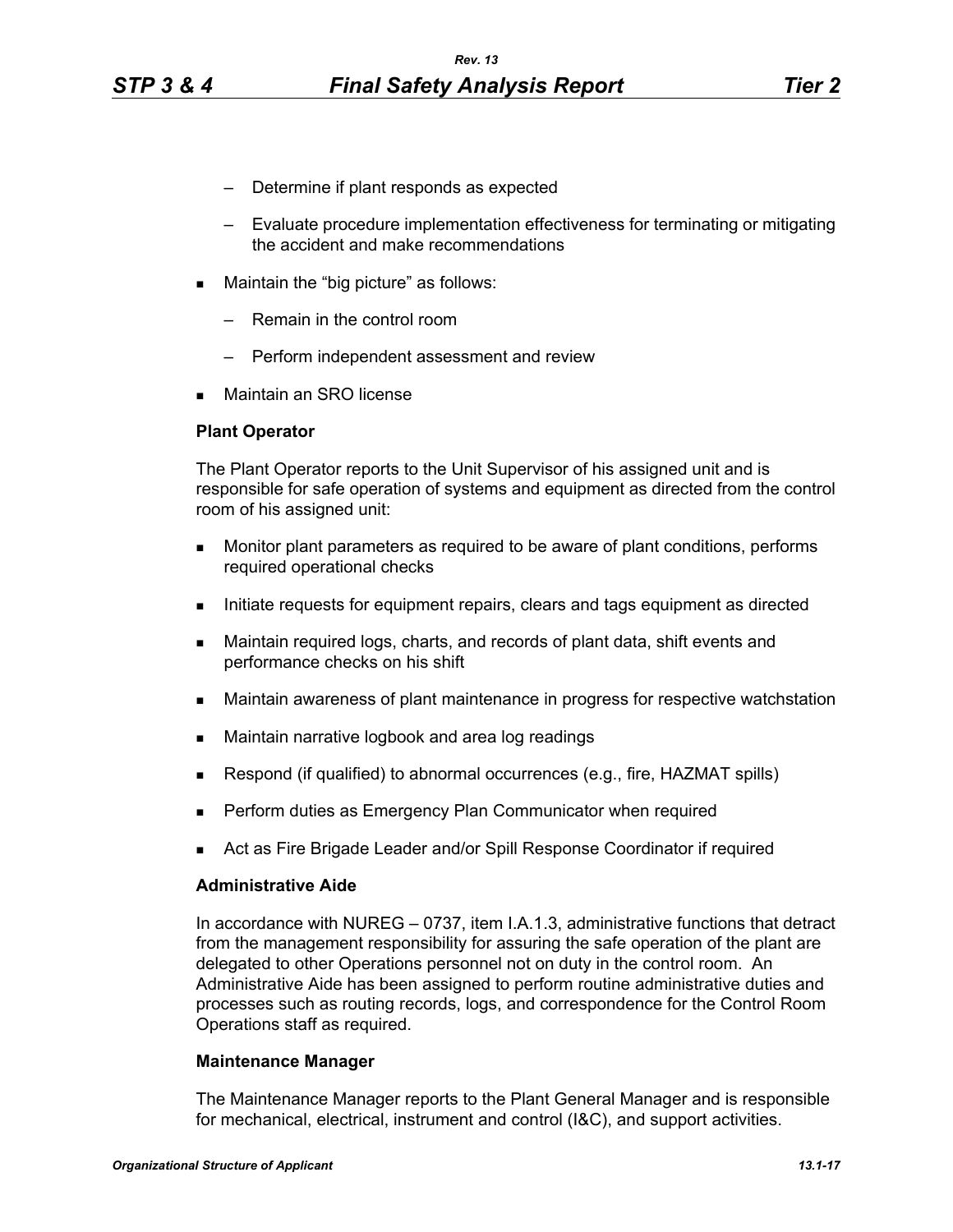Responsibilities consist of ensuring that mechanical, electrical, and I&C systems of all plant facilities are maintained to assure their dependability, reliability and operating efficiency to comply with the requirements of the Operating License and the Technical Specifications. The Maintenance Manager is also responsible for corrective and preventive maintenance of both units and common support facilities of the plant.

## **Radiation Protection Manager**

The Radiation Protection Manager is responsible for managing the Radiation Protection and ALARA Programs in accordance with current regulations, license requirements, and policy. Specific responsibilities include:

- **Administer the site Respiratory Protection Program**
- **Provide technical support in the areas of ALARA and radiation protection**
- **Track and trend radiation work performance, recommending actions as necessary** to correct adverse trends
- Review incidents involving radiation protection controls, identifying root causes, concerns, and corrective actions.
- **Monitor the receipt and shipment of radioactive materials**
- Assure calibration services for instrumentation used to implement the Radiation Protection Program
- **Participate in the development and approval of training programs related to work in** restricted areas
- Recommend radiation exposure goals to management
- **Develop reports required by regulatory agencies and industry groups to present** station performance with respect to Radiation Protection and ALARA
- **Provide for dosimetry services including personnel dose record retention and** personnel dose information management as required to support the Radiation Protection and ALARA programs
- **Provide for radiological environmental monitoring**

## **Fire Protection Coordinator**

Responsibility for implementation of the Fire Protection Program has been delegated to the Fire Protection Coordinator, who is an individual knowledgeable through education, training, and/or experience in fire protection and nuclear safety. Other personnel are available to assist the Fire Protection Coordinator as necessary.

The Fire Protection Coordinator, or a person available for consultation, is a graduate of an accredited engineering or fire science curriculum and has a minimum of six years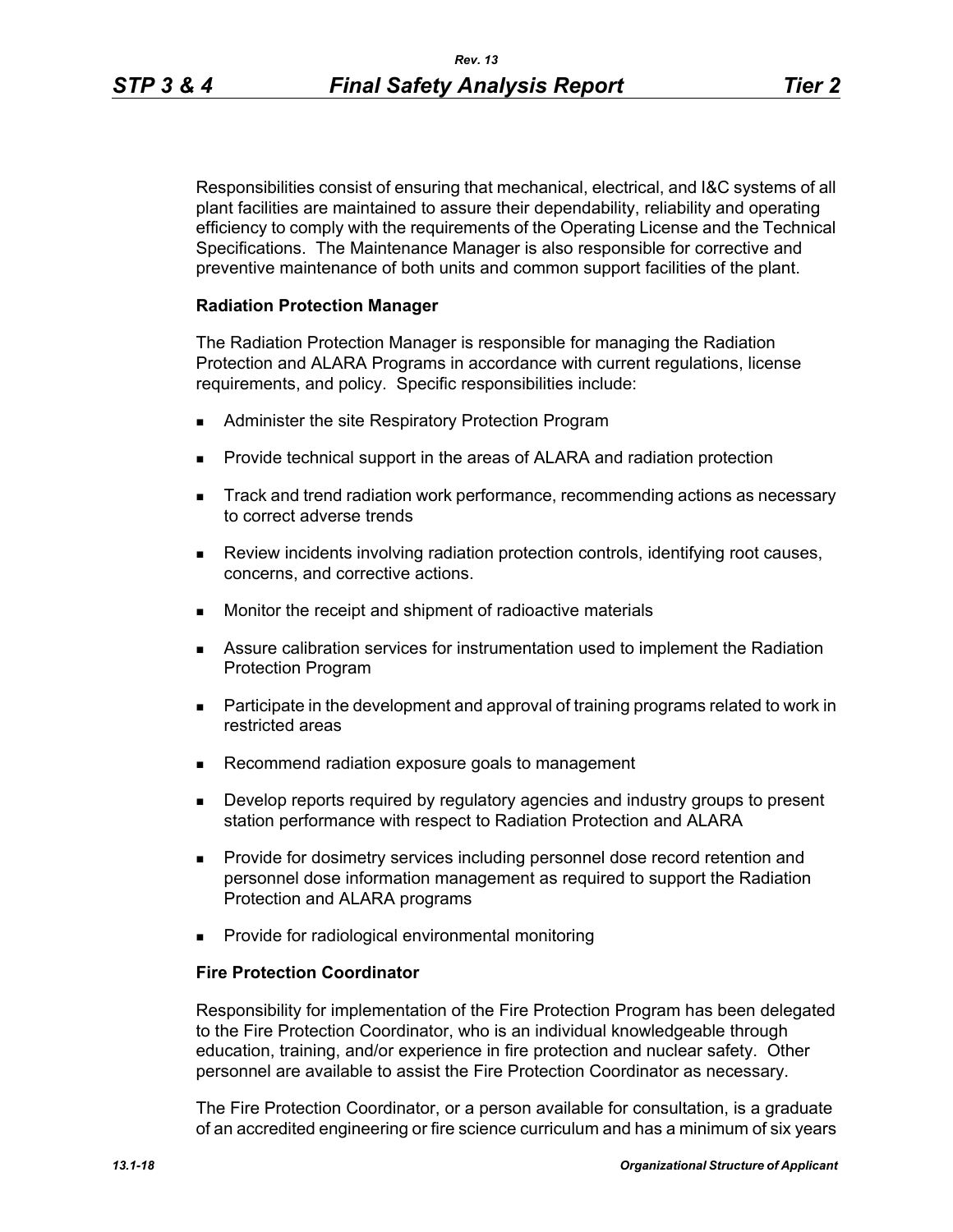applicable experience, three of which have been in the area of fire protection. Education and/or experience acceptable to the Society of Fire Protection Engineers for full member status may be considered as equivalent qualifications.

The Fire Protection Coordinator has been delegated responsibility for development and administration of the Fire Protection Program including administrative controls, periodic fire prevention inspections, fire protection systems/equipment inspections and testing, evaluations of work activities for transient fire loads, identification of fire protection training requirements, and pre-fire planning. The Fire Protection Coordinator ensures that an annual self-assessment of the Fire Protection program be performed. Credit for the self-assessment may be taken for audits. The Fire Protection Coordinator is also responsible for the plant fire protection review of proposed work activities.

# **13.1.2.3 Operating Shift Crews**

The minimum operating shift crew is listed in the Technical Specifications and is depicted in Figure 13.1-3.

In addition to the operating shift crew, a Radiation Protection Technician will be onsite at all times when fuel is in either reactor to ensure that adequate radiation protection coverage is provided for station personnel. The Radiation Protection Technician will inform the Shift Supervisor/Manager of plant radiological conditions and may be shared amongst the operating units.

A site Fire Brigade of at least five personnel who may have normal shift duties, but are trained specifically in fire protection, is maintained on site and may be shared amongst the four units.

# **13.1.3 Qualifications of Nuclear Plant Personnel**

Key personnel assigned to STP 3 & 4 have had extensive experience in steam electric stations in their respective areas of responsibility, and they will be given nuclear training where necessary to prepare them for their specific assignments at the plant. Section 13.2 discusses the nuclear training program for these personnel.

# **13.1.3.1 Qualification Requirements**

The qualification requirements for plant supervisory, operating, technical, and maintenance support personnel at STP 3 & 4 meet or exceed the guidance given on personnel qualifications contained in RG 1.8. Plant operating personnel meet the experience requirements of Generic Letter 84-16.

# **13.1.3.2 Qualifications of Plant Personnel**

The qualification requirements for plant supervisory, operating, technical, and maintenance support personnel at STP 3 & 4 will meet or exceed the guidance given on personnel qualifications contained in RG 1.8. Plant operating personnel meet the experience requirements of Generic Letter 84-16.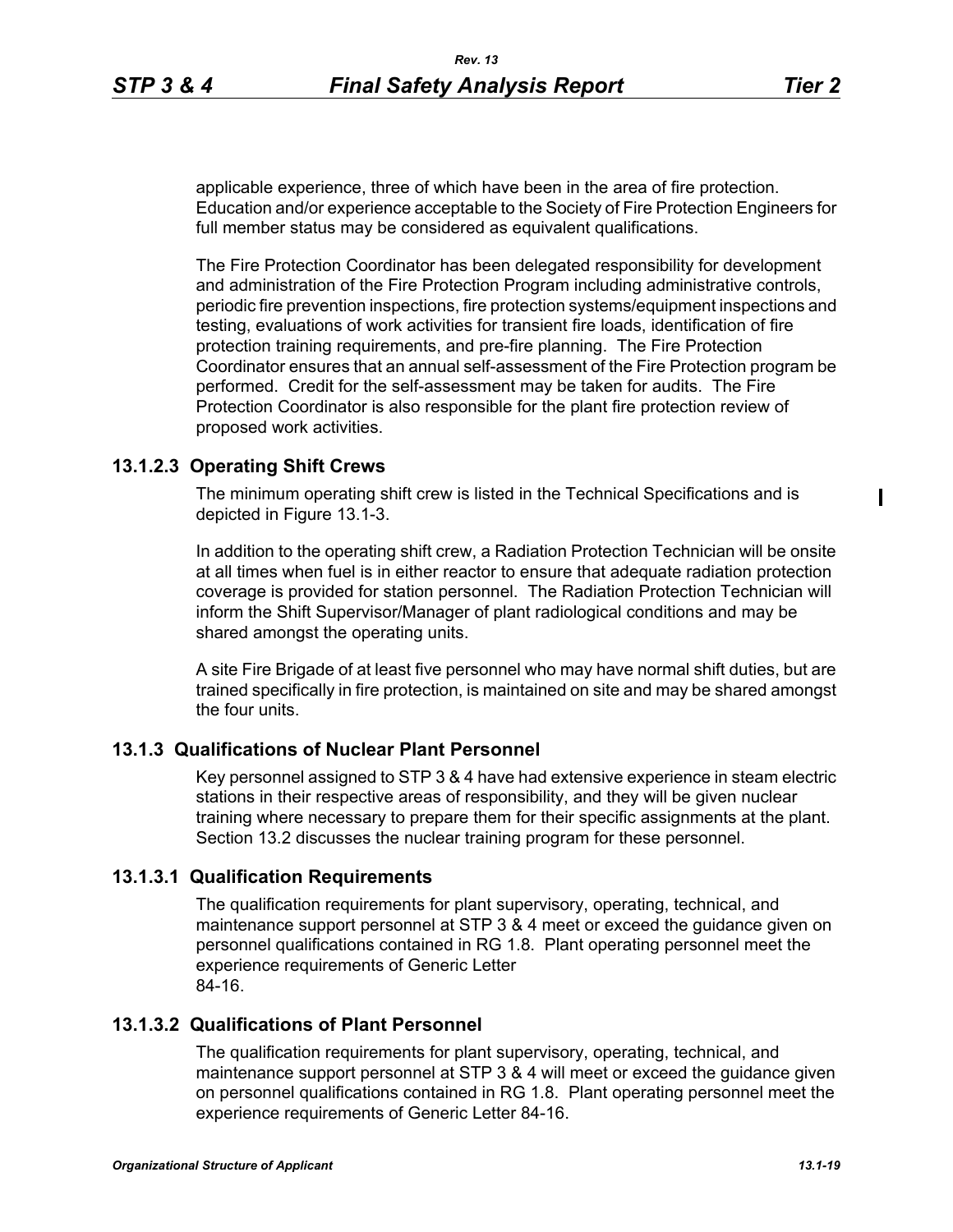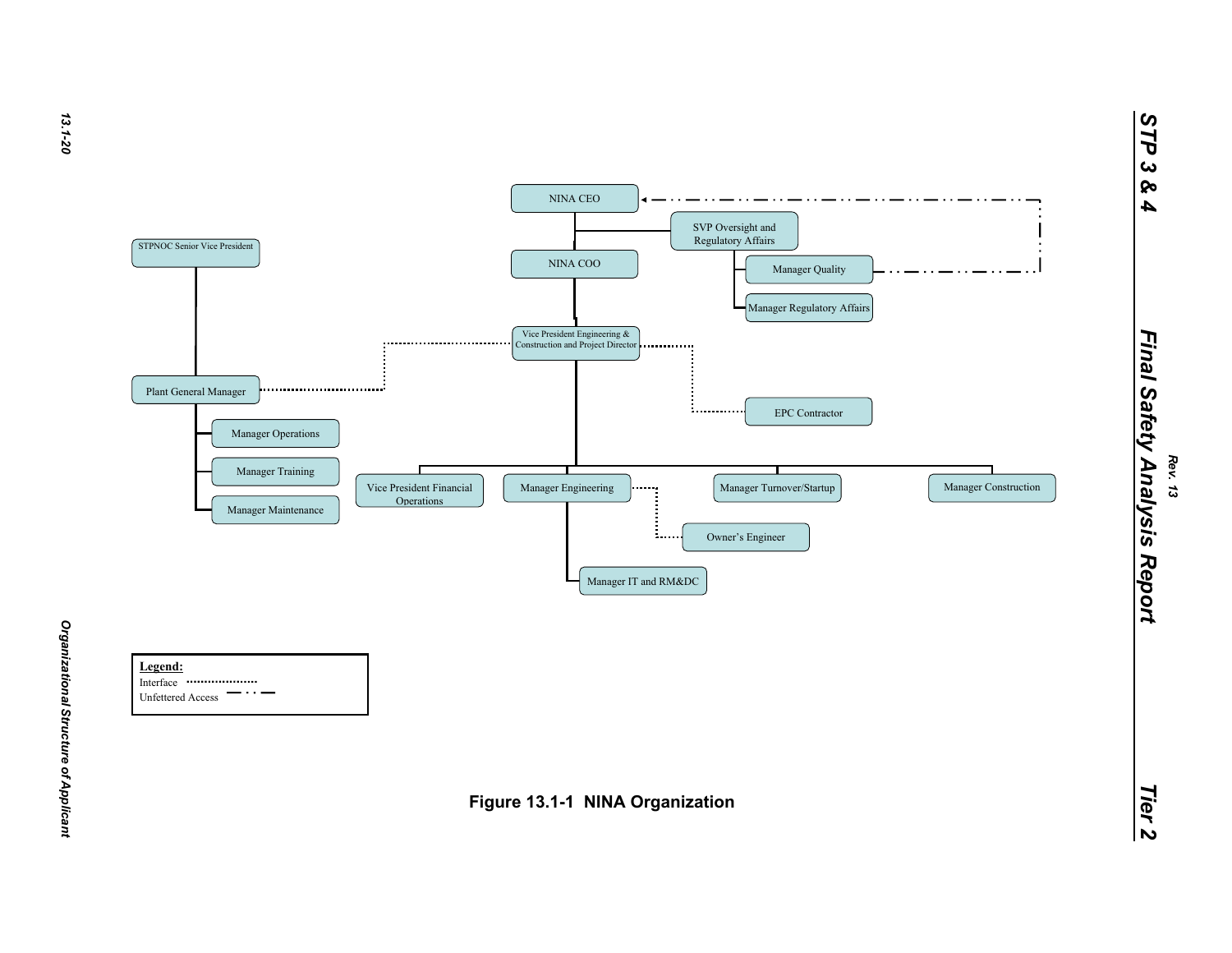



**Figure 13.1-2 STPNOC Organization**